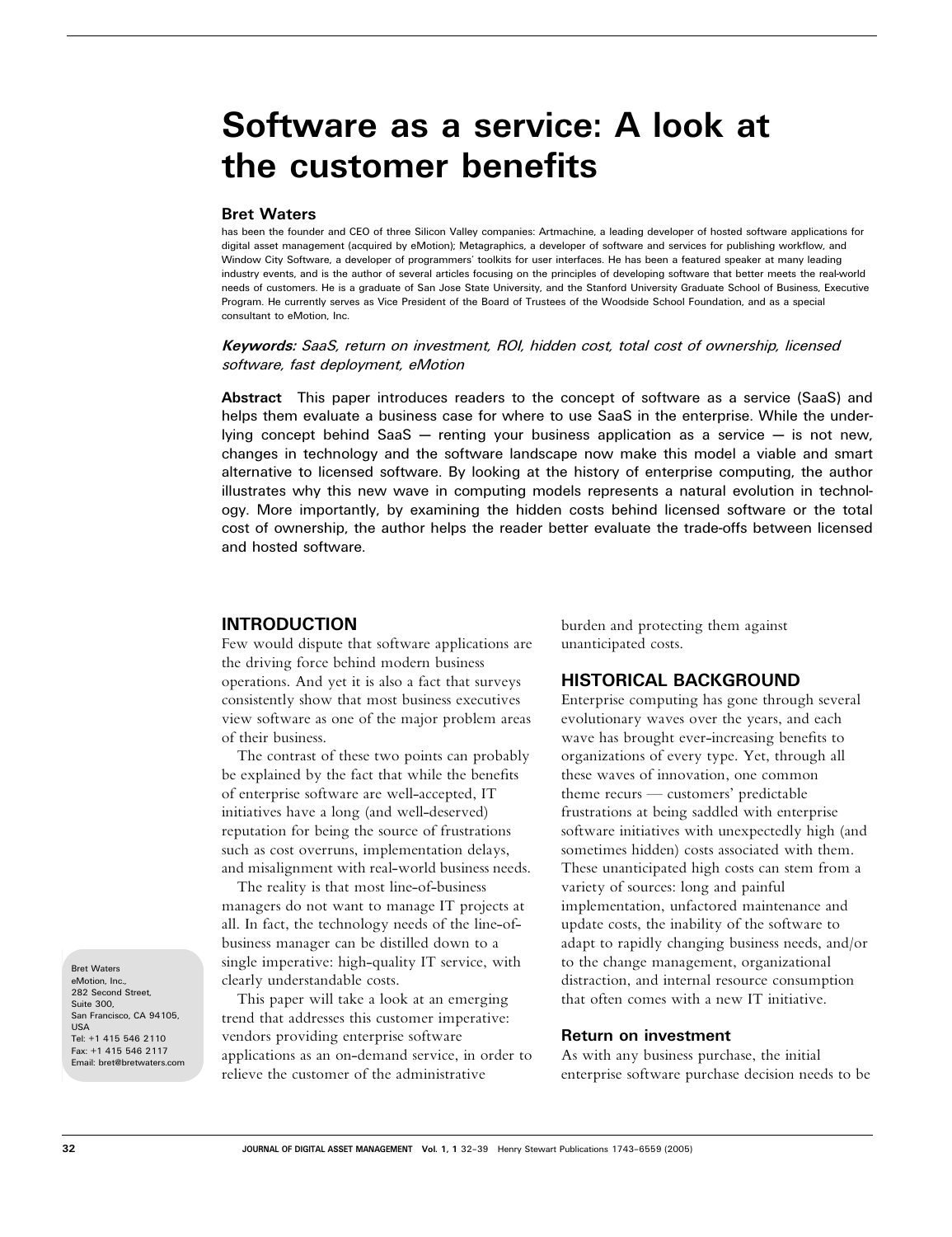

Figure 1: Evolution of enterprise computing

made with a clear hard look at the expected return on investment (ROI). A look at the history of enterprise computing will show that while the business has often been fraught with customer frustration over costs, generally speaking, vendors have gotten that message, and technology and business models have evolved to slowly give customers improved ROI factors along with ever more powerful applications (see Figure 1).

This paper will examine how the most recent wave — providing software as a service — is the culmination of this evolution and finally provides customers with exactly what they want — powerful software, reliably delivered, with low capital investment and rapid realization of the business benefit.

# THE FOURTH WAVE: SOFTWARE AS A SERVICE

The maturity of the enterprise software industry today (specific enablers will be examined below) has made it possible for vendors to deliver effective software applications using a new delivery model, known as software as a service  $(SaaS).<sup>1</sup>$  With SaaS the software applications run in the vendor's datacenter (although they appear to the users to be part of the customer's internal IT network). The customer has full administrative control, but the vendor assumes all the responsibility for care and nurture of the software and servers, relieving the customer of any of the associated burden. The result is that the customer receives simply the benefits of the software, with clearly understandable costs, at a contractually defined service level.

#### The utility analogy

This model is sometimes called utility computing because it is a service delivery method which is analogous to the way in which utilities such as electricity are delivered. Organizations and individuals today do not build their own electrical power plant — instead they simply pay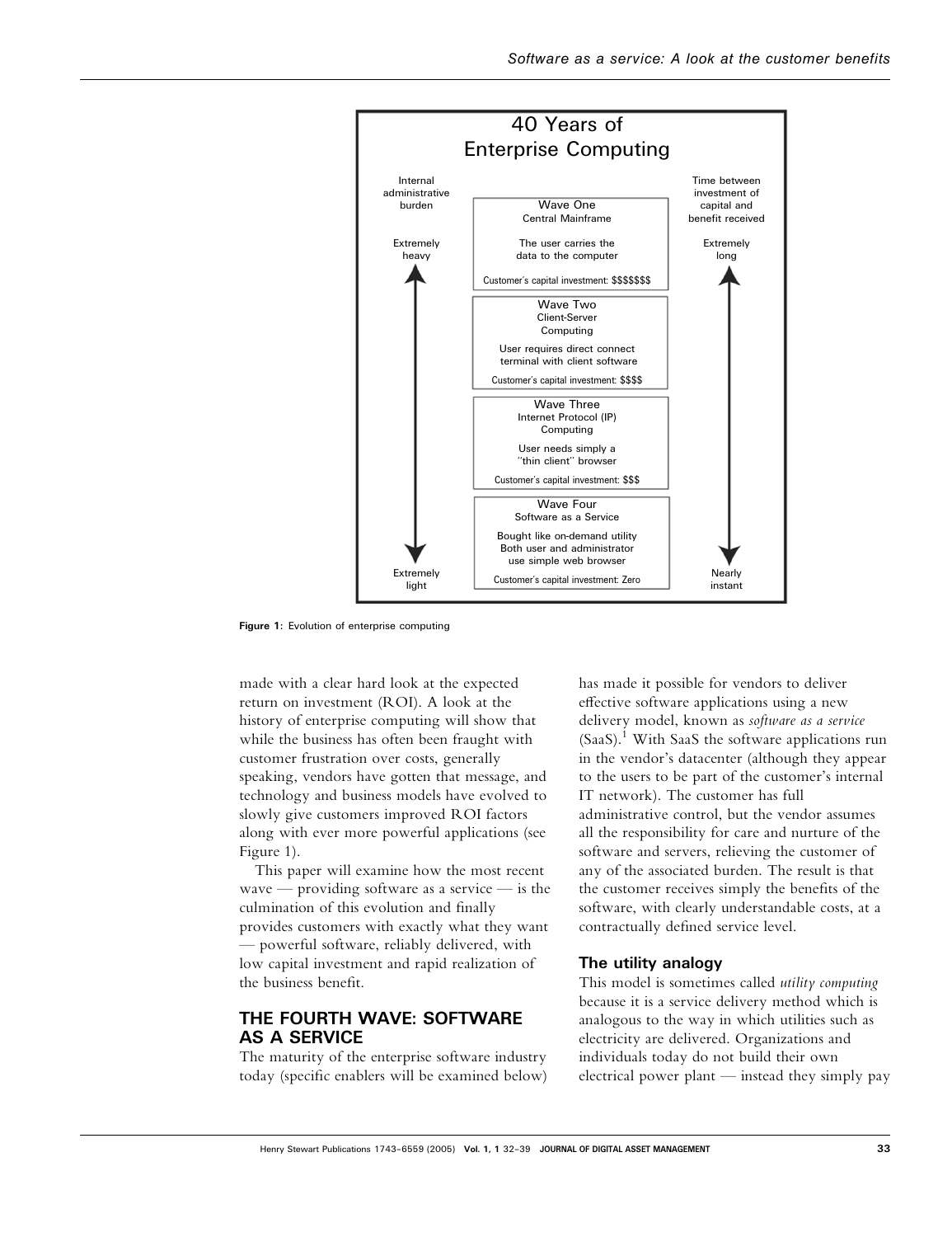a monthly fee to a utility provider in order to receive electricity. This electricity they receive is of higher and more reliable quality than the customer could ever produce themselves — and at a much lower cost. Economists would point out that one of the principal benefits of the utility model is that it is a highly effective use of capital because the cost of the capital infrastructure (eg dams, power plants, high-voltage lines, etc) is borne by the vendor who is able to achieve large economies of scale by distributing the costs of these investments across thousands of customers.

## The enablers of this model

The principal enablers today for the software utility model — software as a service — are as follows:

- . The relative homogeny and ubiquity of workstations. With the internet boom now having reached maturity, virtually every business user today has a computer with an internet connection and a web browser, all using exactly the same data communication protocols (HTTP, TCP/IP, etc), regardless of the operating system (Windows, Mac, Unix, etc). To return briefly to the electric utility metaphor, the power company does not need to know your brand of toaster, because all toasters today have the exact same power requirements. Before the age of internet standards, this was not true of computers.
- . Physical location of data no longer matters. In today's world of high-speed connections, IP-based software and such things as network attached storage (NAS) and storage area networks (SAN), the physical location of data is completely transparent both to applications and to users (and the same security mechanisms can protect access to the data, regardless of where they physically reside).
- . The development of web services protocols means that applications running in geographically disparate locations can ''talk'' to one another and exchange data, completely transparently to users, as if the applications were together on the same server.
- . The relative maturity of the software business makes it much easier today than it may have been a few years ago for average vendors and customers to enter into service agreements with clear understanding of the rights and obligations of

both parties. This may be a subtle point, but it is an important one.

# WHAT'S WRONG WITH THE TRADITIONAL SOFTWARE MODEL?

Before discussing the benefits of software as a service, it may be worth reviewing in a little more detail what the principle shortcomings and challenges of traditional installed software have historically been.

In the traditional software purchase model the customer buys a license to the software, then installs and manages it on their own hardware. This has been the way that most enterprise software has been purchased for the past  $30+$ years. Anecdotal evidence and research suggest three main recurring problems with traditional software: unexpected costs, delays in implementation, and ongoing administrative burden. These are examined below.

#### Unexpected costs

It has become common wisdom that the actual software purchase price is usually only a small part of the total cost of ownership (TCO) of an enterprise software application. In fact, recent Gartner studies have shown that between 50 and 80 per cent of IT budgets are spent not on acquisition of hardware and software, but on system implementation and maintenance (see Figure 2). $^{2}$ 

The principal shortcomings of this model, from a customer's perspective, is that (1) IT



Figure 2: The total cost of ownership of an enterprise software application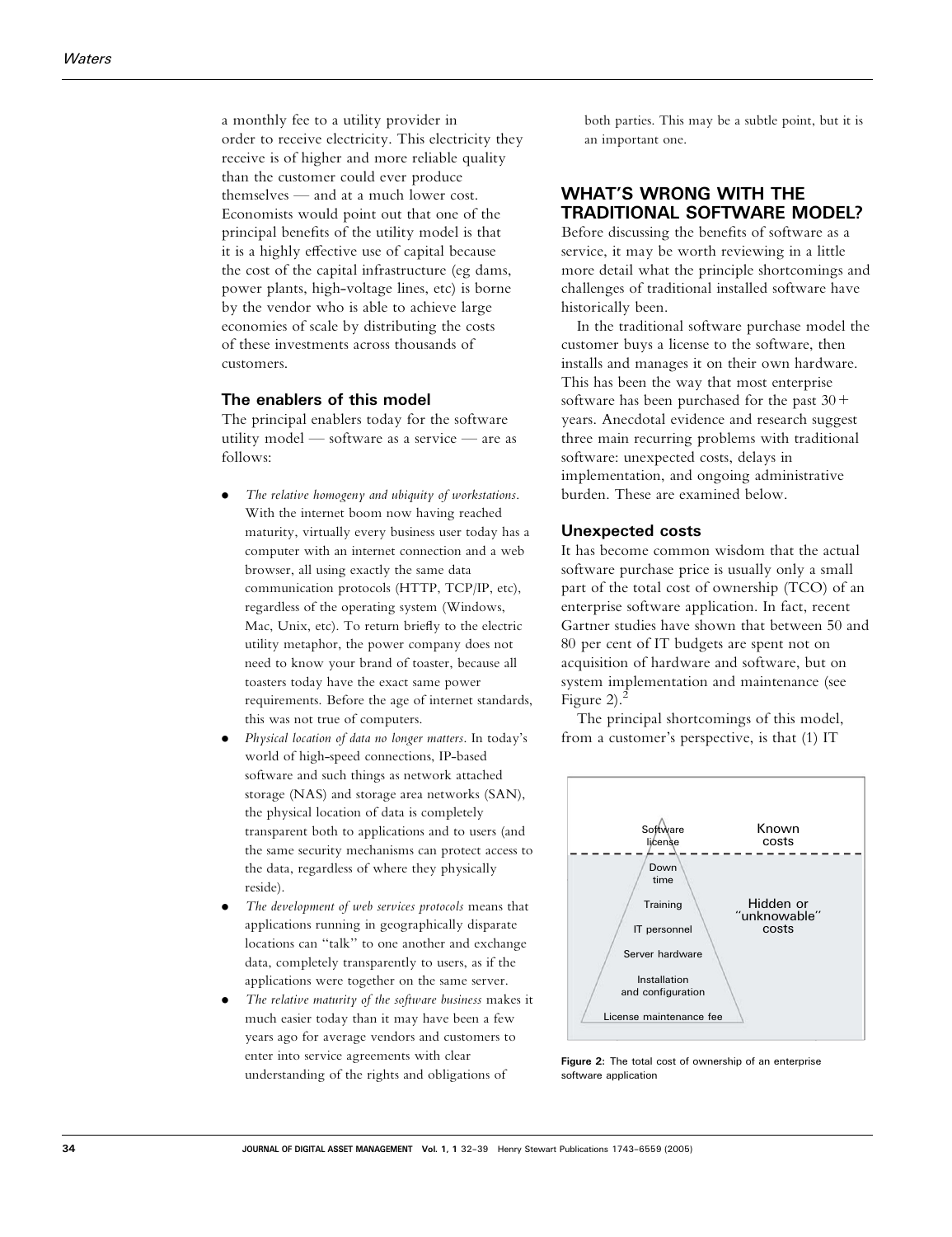expertise is required for implementation, even though the purchaser may be an organization without extensive IT capability (marketing, creative services, field sales, etc); (2) ongoing costs are associated with the care and feeding of the application; and (3) there are often hidden or unanticipated costs which dramatically affect the expected ROI.

The breakdown of costs will obviously vary by company and by type of IT initiative. If all the costs are known, then they can simply be factored into the purchase decision and into the ongoing budget associated with the initiative. What hurts, of course, are unexpected costs and unfactored soft costs — the costs such as organizational distraction and line-of-business resources that often get gobbled up during the implementation and ongoing maintenance of an IT initiative.

#### Delays in implementation

Historically, software implementations have probably been the most behind-schedule projects in any company — 85 per cent of all software development projects are delivered behind schedule and over budget.<sup>3</sup> The reasons are myriad — scope-creep, misjudging complexity, department A waiting for department B, unexpected bugs and compatibility issues, and so on. Virtually every company has had the experience of a big, long-overdue software project that — when it is finally complete — is no longer relevant because the company and/or marketplace have changed — which is painful money down the drain.

#### Ongoing administrative burden

This is really a subset of unexpected costs, since administrative burden translates directly or indirectly as additional cost. JP Morgan Chase technology analyst Chuck Phillips cites a recent US Department of Commerce study indicating that software license expenditures account for only 30 per cent of the total cost. The lion's share represents labor costs, with 37 per cent of spending going toward IT staff support and 33 per cent earmarked for external consultants related to software implementations.<sup>4</sup> The administrative challenges that an organization faces today (especially a non-IT organization) in the ongoing management and administration of enterprise software can take many forms, as detailed below.

#### Managing a heterogeneous environment

Most enterprise environments today are heterogeneous, which means that applications need to be actively managed to maintain compatibility with several different operating systems and platforms. Perhaps the best example of this is within marketing departments, which need to be compatible with the Macs in the creative services department, the Windows machines in the field, and the Unix servers in the IT department.

#### Capacity planning and utilization

Because every customer wants to allow room for growth in a new IT initiative they tend to purchase more capacity than they actually need today (an inefficient use of capital), and then often end up having to quickly expand the capacity later (at an inefficient panic price).

#### Security management

For enterprise applications today security is crucial, and yet managing internet-based security requires specialized expertise and nearly constant upgrades. This can be a large and unanticipated cost.

## Implementation delays

The time gap between when the capital is invested and when the organizational benefits are realized is a crucial component in the ROI equation. An implementation delay can completely wipe out an organization's anticipated ROI. The economists call this value delay and it can add dramatically to the true cost of an investment. Even worse — as discussed above — software implementation delays are sometimes so severe that when the project is finally released the original business needs have changed dramatically, rendering the software obsolete or ineffective.

#### The snowball effect of upgrade costs

The snowball effect of upgrade costs is a dynamic with which we are too familiar: the new application ends up requiring a new database which ends up requiring a new server which ends up requiring new hardware, and so on.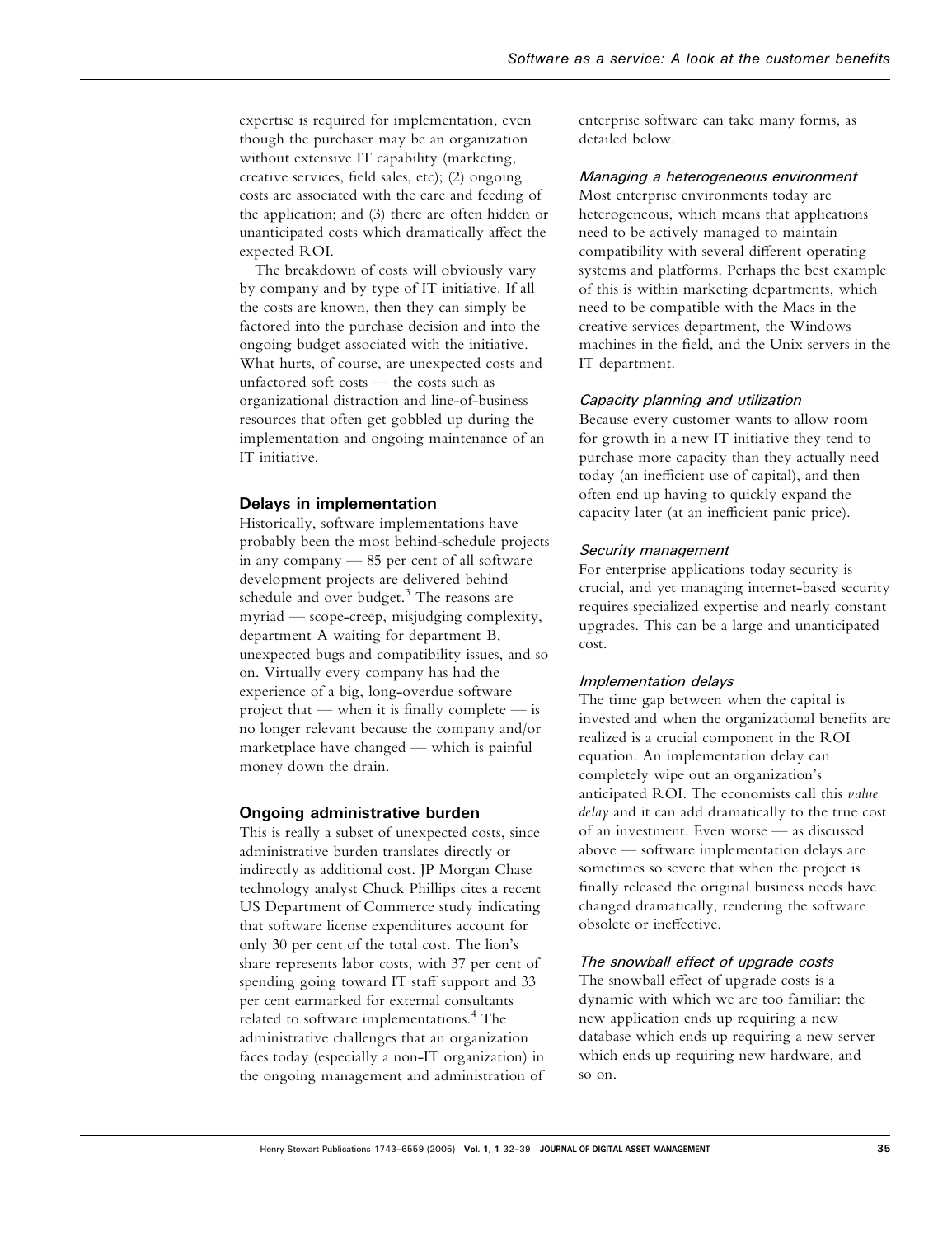

Figure 3: Benefits of software as a service

# THE BENEFITS OF SOFTWARE AS A SERVICE

The principal benefit of buying software as a service is that every one of the points addressed above (shortcomings of the traditional software model) become the responsibility of the vendor, and the business manager simply receives exactly what he/she wants: high quality IT service with clearly understandable costs (see Figure 3). This delivery model is examined in more detail below.

#### Total cost of ownership (TCO)

Unlike the traditional installed software model, with software as a service the total costs are knowable, in advance, and contractually defined. And while each implementation needs to be analyzed on its own merits, the total cost of ownership with SaaS is usually dramatically lower because of the efficiencies that the vendor has in managing their own application in their own datacenter, for multiple customers.

#### Speed of deployment

Because there is no software for the customer to install and configure, an SaaS implementation can be turned on for a customer almost instantly. And even customization, prepopulation, and other professional services are usually implemented much more quickly with SaaS because the vendor is making your customerspecific configurations within their own datacenter, instead of having to fly professional service team members to work on the customer's site.

## **Reliability**

In a global 24/7 world, reliability of an enterprise software application is crucial. A toptier SaaS vendor can build-in application and datacenter reliability features which would be difficult for an individual customer to match things such as redundant servers with automatic fail-over, multiple backup power sources, and multiple primary-source internet backbone connections, and 24-hour engineering monitoring. In fact, many SaaS vendors make the reliability promise an integral part of their customer contracts, with an uptime guarantee that can be as high as  $99.5$  per cent — which, again, would be difficult for individual customers to match internally.

## Security, data safety, and disaster recovery

As with reliability, one of the salient benefits of the SaaS model is that all of these important components of the IT infrastructure can be provided by the vendor at a higher level, with lower costs, than a customer could provide themselves.

#### The myth of buy vs rent

Sometimes the buy vs rent metaphor is used in discussing the relative benefits of traditional installed software as compared with SaaS. This is a misleading analogy for a number of reasons, including the fact that even when traditional software is purchased, in fact, this is only a license to use (rent) it. Table 1 compares the two delivery models and looks at who owns what.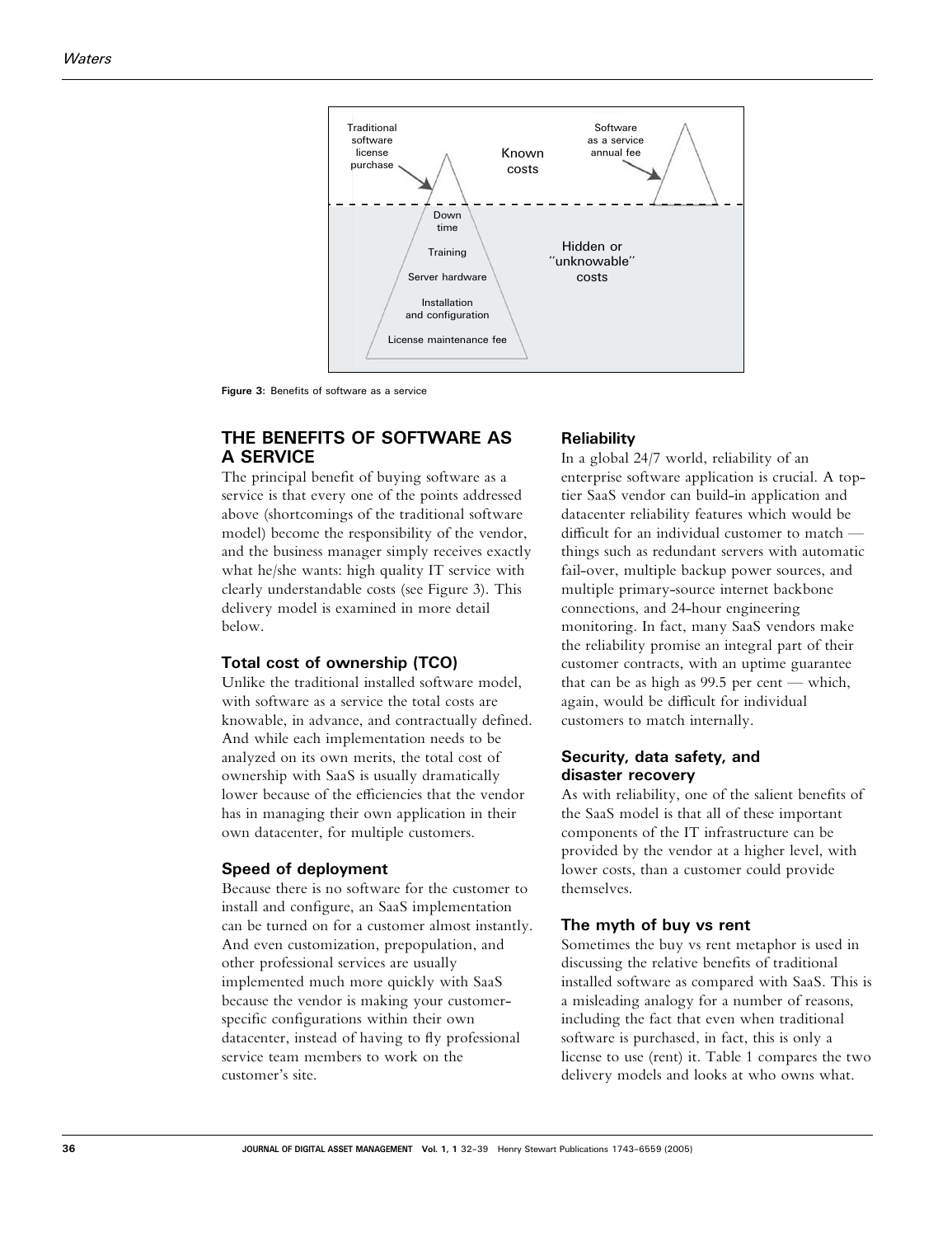Table 1: The myth of buy vs rent

|                                         | Traditional installed software | Software as a service |
|-----------------------------------------|--------------------------------|-----------------------|
| Who owns the software code?             | Vendor                         | Vendor                |
| Who owns the data stored?               | Customer                       | Customer              |
| Who has administrative control?         | Customer                       | Customer              |
| Who assumes the burden for maintenance, |                                |                       |
| security and reliability?               | Customer                       | Customer              |

## Optimized utilization

With true software as a service the customer can purchase exactly the capacity (data storage, bandwidth, software features) that they need today, and have nearly instant expansion available on-demand, yielding exactly the same capital efficiencies that have led every leading manufacturing firm to employ just-in-time (or on-demand) supply chain management.

## Regular updates, with no new software to install

In the old software model, a new update to the application required sending disks out to all the customers to install and configure. With SaaS, updates are seamlessly and instantly performed in the vendor's datacenter, in a process which is completely invisible to customers.

#### Risk mitigation

Software risk management is a whole specialized field, with entire books on the subject written by authors with doctorates. As such, a detailed discussion of software risk management is well outside the scope of this paper, but even the casual reader will not be surprised to hear that studies suggest that well over 90 per cent of all software projects come in behind schedule, over budget, and misaligned with business needs by the time they are released. Not to mention that post-release operating failures (such as crashes, loss of data, unexpected down time, and so on) are extremely expensive and disruptive to an organization.

This, perhaps, is the most compelling argument in favor of software as a service, as it gives the business executive access to the benefits of powerful software, while at the same time indemnifying themselves against risk by shifting the performance burden to the vendor and minimizing the advance commitment of capital.

# EVALUATING YOUR BUSINESS CASE

Despite all the forgoing, software as a service may not be the best choice for every business application. Within the full range of business applications today — finance, manufacturing, marketing, sales — some types of application cases are better candidates than others to realize the full benefits of software as a service. Factors to consider before making the assessment for your particular business case are detailed below (see also Figure 4).

## Scope of application reach

If the full reach of your desired application is just one person's desktop, then there is probably very



Figure 4: Factors to consider before making the assessment for your business case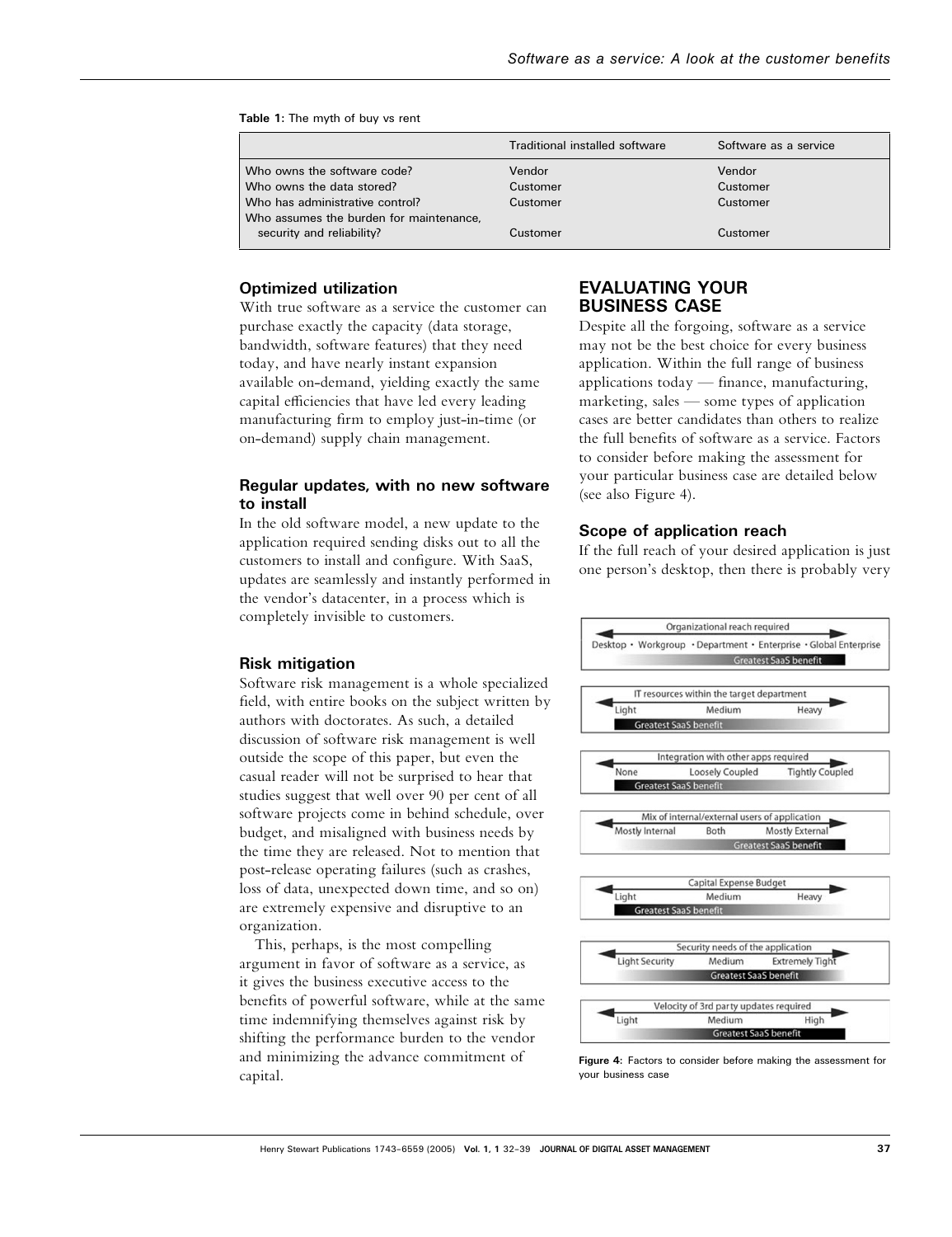little benefit to purchasing software as a service. However, as the number of people to be supported by the application increases, and their geographic distribution widens, the benefits of buying software as a service increase dramatically.

## Departmental IT capability

If the department purchasing the application has light internal IT resources, then the benefits of software as a service are tremendous, since the fundamental value proposition of SaaS is providing customers with powerful IT without the need for customer-side IT resources. This makes software as a service especially well-suited to departments such as marketing, creative services, and sales — departments which generally do not have deep internal support staff.

#### Integration required

Will your new application require integration with incumbent software systems? Older software tends to use what engineers call tightly coupled integration — requiring special code to be written around proprietary data exchange protocols and sometimes even requiring that the integration happens within the same operating environment. If you have some of these older applications, and their integration is important to this implementation, then a new SaaS implementation may not be a good fit. On the other hand, newer software is almost always engineered for loosely coupled integration, using open standards for data exchange, and a software architecture where the physical location and operating environment is completely transparent to other applications. This is one of the most important principles of software engineering today.

## Mix of users

If you will have both internal and external users of your application, then an SaaS application can have especially profound benefits because your external users will have simple secure access to the application without having to navigate corporate firewall issues. Security is maintained, and yet internal and external users have easy and efficient access. Examples of outside users to be supported might be ad agencies, franchises, joint venture partners, channel partners, etc.

## Capital expense budget

If money is no object, and your immediate capital expense (CapEx) budget is unlimited, then the economic benefits of software as a service may be less meaningful to you. If, on the other hand, you and your organization are under pressure to make wise use of both CapEx and operating budgets then, as discussed previously, the economic benefits of SaaS can be significant.

## Security needs

Software as a service vendors tend to have extremely robust datacenter infrastructure, and can provide you with application security that meets or exceeds your own internal security standards (in fact, SaaS vendors often provide service to financial institutions and other highly security-conscious customers). For you, this may mean that one of the benefits of choosing an SaaS vendor is that it will give you access to extremely solid application security with lower cost (and much lower security administration burden) than managing security on a traditional licensed installed application. It is worth noting, however, that some organizations with high security needs have cultural and/or policy issues which make them feel more secure if they have physical possession of all their data. In these situations then SaaS may be less of a good business fit, regardless of the fact that the technical reality is that this is a false comfort.

#### Velocity of update needs

Some applications require regular updates in order to keep current with third-party information and compatibility. An example would be an application that needs to ''know'' about rapidly changing government regulation and tax tables. In these cases software as a service can have unique benefits because the vendor can keep all that information absolutely current through automatic updating of the application and its tables. Similarly, if your application needs to be kept compatible with a whole host of third-party file formats (as in the graphic arts industry) then an SaaS vendor can be making those updates regularly in a way that requires absolutely no effort on the customer's part.

## SUMMARY

Any line-of-business manager today who is purchasing new software should look seriously at